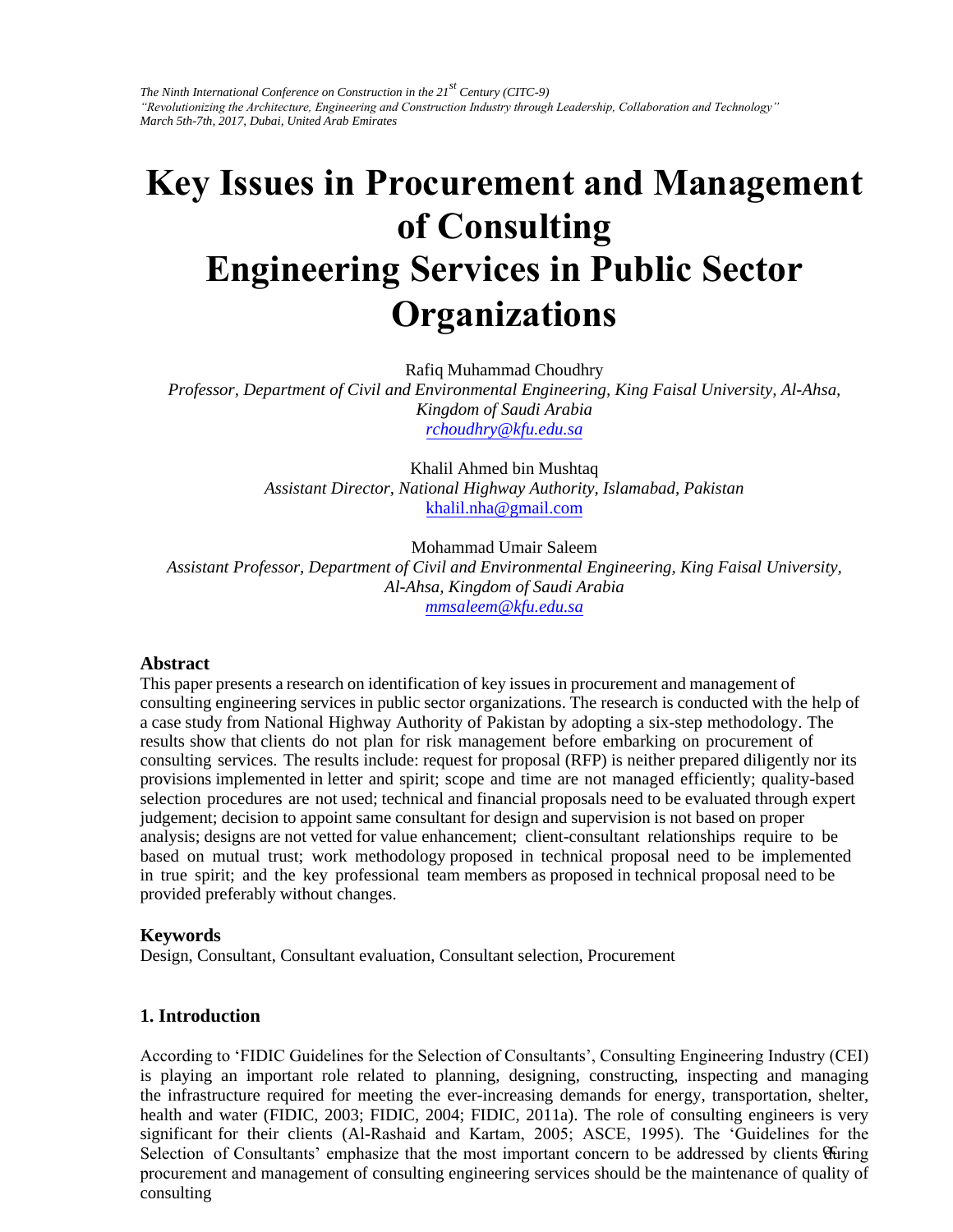services, without compromising on suitability, sustainability, economy, efficiency, risk management, public welfare, fair opportunity, business integrity, and thorough transparency of the selection process (FIDIC, 2003). The consultancy costs, most of the time, make a meager portion of project's life cycle cost, yet the selection of an appropriate consultant is critical for the success of entire project (Bunni, 2005). One of the important factors in success of a project is obtaining the services of the most competent and mostexperienced consultant (FIDIC, 2011b; ASCE, 2012).

This research will attempt to identify these key issues and then documents recommendations. Different methods for consultant selection are documented in literature (PPRA 2010, ADB 2013). Some clients, who have limited understanding of consulting services, use prescriptive procedures for consultant selection (ADB, 2008). Not all of the procedures acknowledge true value of consulting services (Choudhry, 2016). Choudhry (2016) revealed that most of these procedures are deliverable-oriented. The procedures are essentially quality-based or cost-based (Choudhry, 2016). Quality-based selection (QBS) is focused on selection by according top priority to quality (Choudhry, 2016) while cost-based selection is focused on selecting consultants by giving priority to price (Choudhry 2016). Quality-based selection method is suited to large projects of complicated nature and is used where the owner or sponsor wants only quality of work irrespective of the cost of the project (FIDIC, 2011c). Quality and Cost based (QCBS) selection is suitable where quality is leading concern, whereas cost is a secondary contemplation.

# **2. Methodology**

## **2.1 Research Design**

This research is conducted by following six-step methodology shown in Figure 1. The Figure shows that after determination of objectives and identification of case study, necessary data are collected, compiled, and analyzed. The data analysis is followed by arriving at conclusions.



**Figure 1: Research Design**

#### **2.1.1 Determination of objectives**

The objective of this research is to identify key issues in procurement and management of consulting engineering services with the help of a case study, and to give recommendations.

# **2.1.2 Identification of case study**

In the selected case study, client selects and manages a consultant for detailed design, and design review plus construction supervision of "Amri – Qazi Ahmed Bridge Project over River Indus, Sindh" (NHA, 2016). The bridge links National Highway N-5 with Indus Highway N-55. Total project length, including main bridge, is 16.64 km. The project was accorded high priority by the Government of Pakistan, therefore fast-track completion of design and construction was inevitable.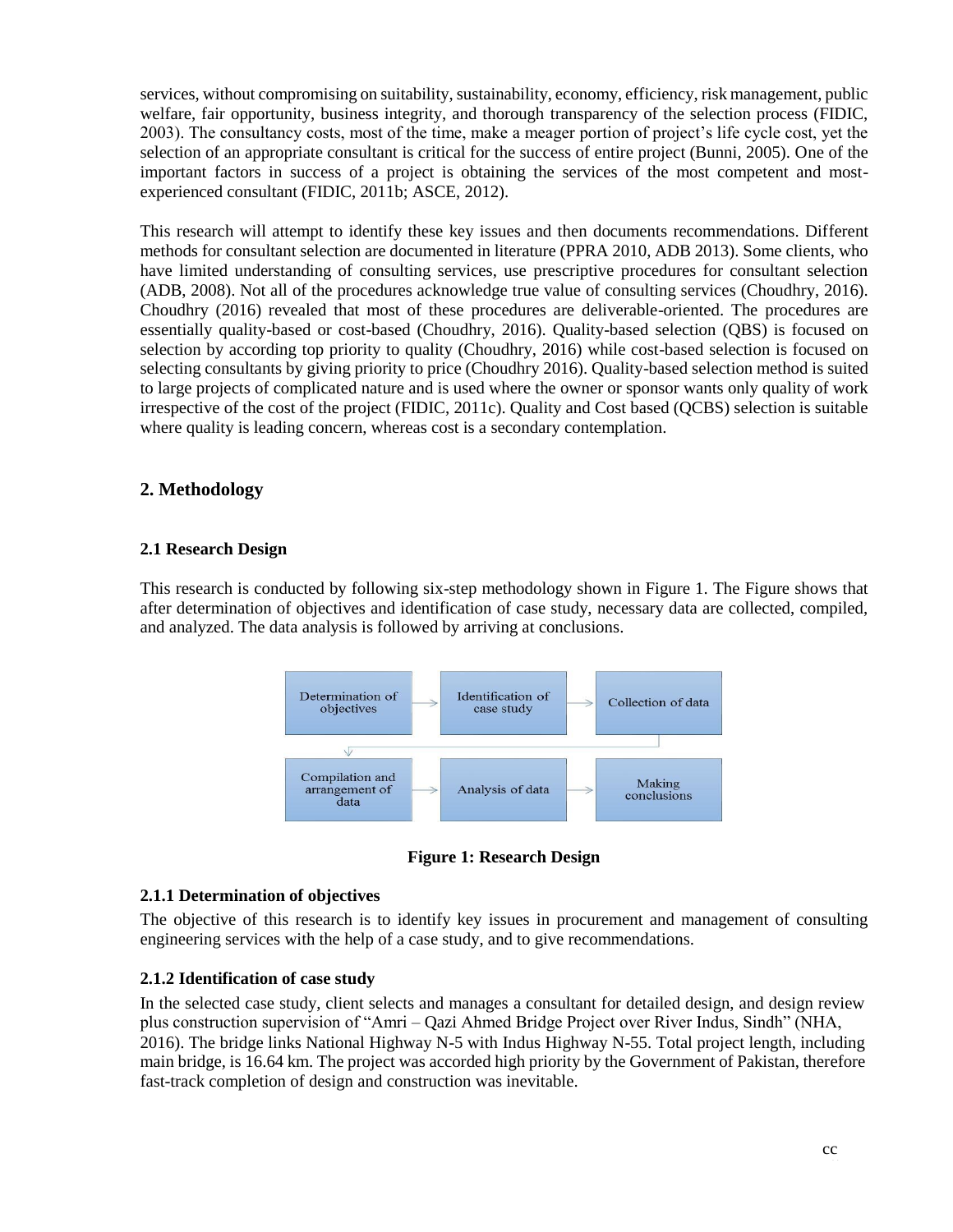## **2.1.3 Collection of data**

After identification of the case study, necessary data were collected in order to make a meaningful analysis. The data was related to opening and detailed evaluation of technical and financial proposals, consultant selection committee (CSC) proceedings on evaluation results, signing and administration of consultancy agreements and performance of the consultant during contract period.

#### **2.1.4 Compilation and arrangement of data**

After collection of required data, it was arranged in a logical and chronological sequence in order to make a meaningful analysis.

# **3. Analysis and Results**

This section presents analysis and results of the case study for detailed design as well as construction supervision. The case study is analyzed in its unique capacity without bias towards project or consultant.

## **3.1 Design Contract**

## **3.1.1 Technical evaluation of design consultants**

QCBS method was used for selection of design consultant. Reason(s) for resorting to QCBS were not documented. Request for Proposal (RFP) documents were issued to 4 shortlisted consultants. Three consultants submitted technical and financials proposals in single stage – two envelope process while one shortlisted firm did not submit proposal. The financial proposals were kept safe in sealed condition while the technical proposals were opened and evaluated by three different sections of NHA. Total marks were 1,000 with 700 as passing figure. Table 1 contains result of technical evaluation and shows that M/s AA Associates stood first with 809 marks.

| Consultant          | $E-1$ | $E-2$ | $E-3$ | Mean Score | <b>Technical Rank</b> |
|---------------------|-------|-------|-------|------------|-----------------------|
| M/s AA Associates   | 820   | 808   | 799   | 809        | l st                  |
| $M/s$ REC – MIHA JV | 783   | 743   | 729   | 752        | 2nd                   |
| $M/s$ EA – BMC JV   | 785   | 807   | 780   | 791        | 3rd                   |

# **Table 1: Technical Evaluation for Amri - Qazi Design Contract**

E-1: Planning Section, E-2: Design Section, E-3: Procurement & Contract Administration Section

#### **3.1.2 Financial evaluation of technically responsive consultants**

The results of technical evaluation show that all 3 consultants passed through technical evaluation, therefore, sealed financial proposals of all three consultants were opened in the presence of consultant selection committee (CSC) and authorized representatives of the consultants. Financial evaluation showed no arithmetic error or omission. The lowest proposal was given financial score of 1,000 points while financial scoring of other proposals was carried out by following formula: -

> Financial Score = 1000 x Amount of the lowest financial proposal Amount of financial proposal under consideration

Table 2 contains summary of financial proposals along with corresponding financial scores and shows that M/s AA Associates obtained the highest financial score of 1000. All costs are in Pakistan rupees (PKR).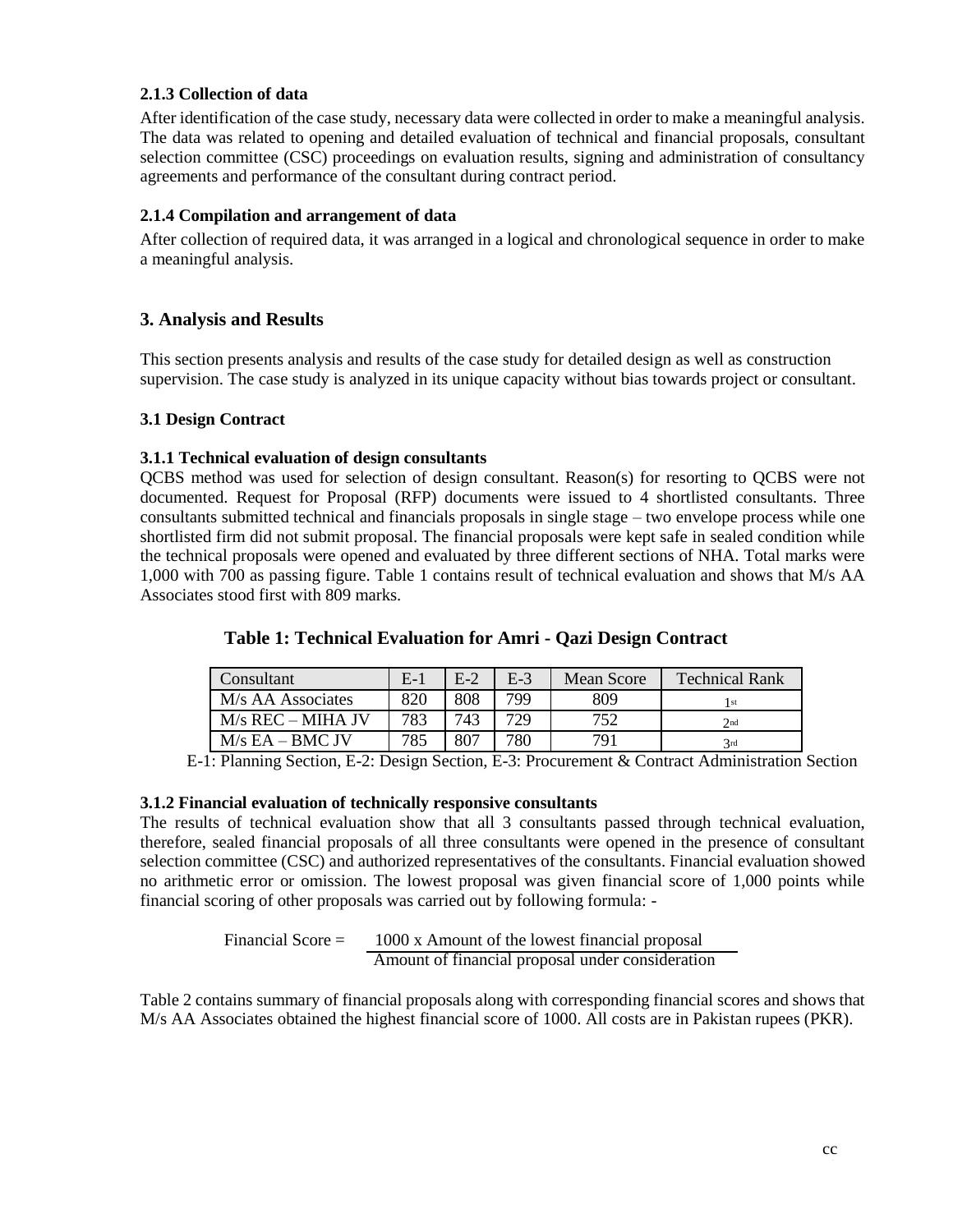| Consultant        | <b>Salary Cost</b> | Non-Salary Cost | Total      | Financial Score |
|-------------------|--------------------|-----------------|------------|-----------------|
| M/s AA Associates | 15,347,500         | 3,720,000       | 19,067,500 | 1000.00         |
| $M/s$ EA-BMC JV   | 37,030,000         | 10,705,000      | 47,735,000 | 399.44          |
| M/s REC-MIHA JV   | 61,730,000         | 12,980,000      | 74.710.000 | 255.22          |

#### **Table 2: Financial Evaluation for Amri - Qazi Design Contract**

## **3.1.3 Combined evaluation**

The combined evaluation was carried out by giving 80% weight to technical score and 20% weight to financial score. The results of combined evaluation are shown in Table 3. It shows that M/s AA Associates obtained highest marks (847.20) in combined evaluation.

| Consultant                   | <b>Technical Evaluation</b> |                            |                               |                            | <b>Financial Evaluation</b> | Combine<br>d<br>Evaluatio<br>$\mathbf n$ |                                                    |                 |
|------------------------------|-----------------------------|----------------------------|-------------------------------|----------------------------|-----------------------------|------------------------------------------|----------------------------------------------------|-----------------|
|                              | Technical<br>Score<br>(St)  | Technical<br>Weight<br>(T) | Technical<br>Points<br>(StxT) | Financial<br>Score<br>(Sf) | Financial<br>Weight<br>(F)  | Financial<br>Points<br>$(Sf \times F)$   | Combined<br>Score<br>$(StxT) +$<br>$(Sf \times F)$ | Rank            |
| $M/s$ AA                     | 809.00                      | 0.80                       | 647.20                        | 1000.00                    | 0.20                        | 200.00                                   | 847.20                                             | 1st             |
| $M/s$ REC-<br><b>MIHA JV</b> | 752.00                      | 0.80                       | 601.60                        | 255.22                     | 0.20                        | 51.04                                    | 652.64                                             | 3rd             |
| $M/s$ EA-<br><b>BMC JV</b>   | 791.00                      | 0.80                       | 632.80                        | 399.44                     | 0.20                        | 79.88                                    | 712.68                                             | 2 <sub>nd</sub> |

# **Table 3: Combined Evaluation for Amri - Qazi Design Contract**

# **3.1.4 Award of contract**

Keeping in view the results of combined evaluation, the CSC recommended that contract may be awarded to M/s AA Associates at quoted price of PKR 19,067,500. The competent authority accorded approval of the recommendations and the contract was subsequently signed.

# **3.2 Contract for Design Review and Construction Supervision**

# **3.2.1 Technical evaluation of supervision consultants**

QCBS method was used for selection of 'Design review and construction supervision consultant' for Amri – Qazi bridge project. Reason(s) for resorting to QCBS were not documented. In response to RFP, 5 shortlisted consultants submitted proposals in single stage – two envelope process. The financial proposals were kept safe in sealed condition while the technical proposals were opened and evaluated by three different sections of NHA. Total marks were 1,000 with 700 as passing figure. Table 4 contains result of evaluation and shows that all the consultants passed.

|  |  | Table 4: Technical Evaluation for Amri - Qazi Supervision Contract |  |
|--|--|--------------------------------------------------------------------|--|
|  |  |                                                                    |  |

| Consultant               | $E-1$ | $E-2$ | $E-3$  | Mean Score | <b>Technical Rank</b> |
|--------------------------|-------|-------|--------|------------|-----------------------|
| M/s AA Associates        | 823.0 | 818.0 | 802.5  | 814.5      | $\vert$ st            |
| M/s EA Consulting        | 808.0 | 819.0 | 810.25 | 812.4      | 2 <sub>nd</sub>       |
| M/s Sambo – SANAFAFE JV  | 804.5 | 817.0 | 809.5  | 810.3      | 3rd                   |
| $M/s$ ACE – ACC JV       | 782.0 | 763.5 | 758.0  | 767.8      | 4 <sup>th</sup>       |
| M/s REC – Umar Munshi JV | 733.5 | 780.0 | 754.0  | 755.8      | 5 <sup>th</sup>       |

E-1: Planning Section, E-2: Design Section, E-3: Procurement & Contract Administration Section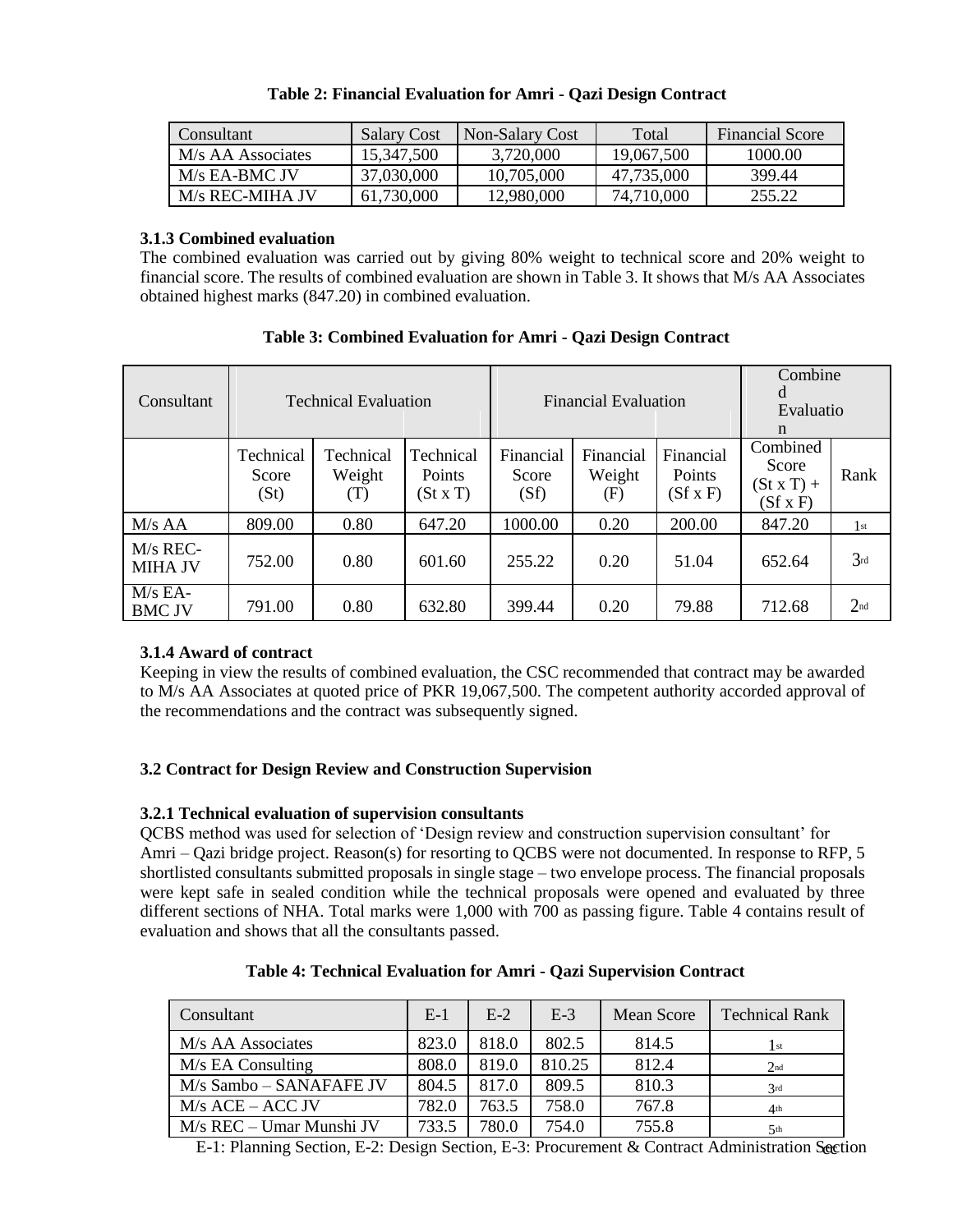## **3.2.2 Financial evaluation of technically responsive consultants**

M/s Sambo passed through technical evaluation; however, it was not found to be registered with PEC, hence the firm was disqualified. The financial proposals of remaining consultants were opened in the presence of authorized representatives of the consultants. Detailed financial evaluation revealed that M/s AA did not include the man-months of Resident Engineer and Quantity Surveyor for extended time period of 3 months after completion of project. M/s ACE included the salary of computer operator under salary cost, whereas it was to be charged from provisional sum reserved for non-technical staff. Additionally, they included provisional sum of PKR 5.0 million instead of PKR 6.0 million. Similarly, M/s EA missed out a hefty provisional sum of PKR 6.0 million in their bid. No error was found in the proposal of M/s REC. Corrections were incorporated in bids.

The original quoted bids, corrected bids, and corresponding financial scores are given in Table 5. All amounts are in PKR. The lowest financial proposal was given score of 1,000 points while financial scoring of other proposals was used by following the formula mentioned earlier.

| Consultant                    | <b>Salary Cost</b> | Non-Salary     | <b>Total Quoted</b> | Corrected  | Financial |
|-------------------------------|--------------------|----------------|---------------------|------------|-----------|
|                               |                    | Cost<br>Amount |                     | Amount     | Score     |
| M/s AA Associates             | 36,483,216         | 7,276,000      | 43,759,216          | 44,549,236 | 1000.0    |
| $M/s$ EA Consulting           | 46,130,000         | 730,000        | 46,860,000          | 52,860,000 | 842.8     |
| $M/s$ ACE – ACC JV            | 52,053,640         | 5,930,000      | 57,983,640          | 58,841,128 | 757.1     |
| $M/s$ REC – Umar<br>Munshi JV | 43,052,458         | 6,684,000      | 49,736,458          | 49,736,458 | 895.7     |

**Table 5: Financial Evaluation for Amri - Qazi Supervision Contract**

# **3.2.3 Combined evaluation**

Combined evaluation was carried out by giving 80% weight to technical score and 20% weight to financial score. The results are shown in Table 6. M/s AA Associates obtained highest score in technical as well as financial evaluation. Their mean technical score was 814.5 while financial score was 1000. Therefore, they obtained 1<sup>st</sup> rank in combined evaluation with 851.60 marks. M/s EA obtained 2<sup>nd</sup> rank with 818.48 marks, while M/s REC-Umar Munshi JV obtained  $3<sup>rd</sup>$  rank with 783.78 marks.

| Consultant                   | <b>Technical Evaluation</b> |                            |                               |                            | <b>Financial Evaluation</b> | Combined<br>Evaluation                 |                                                    |                 |
|------------------------------|-----------------------------|----------------------------|-------------------------------|----------------------------|-----------------------------|----------------------------------------|----------------------------------------------------|-----------------|
|                              | Technical<br>Score<br>(St)  | Technical<br>Weight<br>(T) | Technical<br>Points<br>(StxT) | Financial<br>Score<br>(Sf) | Financial<br>Weight<br>(F)  | Financial<br>Points<br>$(Sf \times F)$ | Combined<br>Score<br>$(StxT) +$<br>$(Sf \times F)$ | Rank            |
| AA<br>Associates             | 814.5                       | 0.80                       | 651.6                         | 1000.0                     | 0.20                        | 200.00                                 | 851.60                                             | $1$ st          |
| EA<br>Consulting             | 812.4                       | 0.80                       | 649.92                        | 842.8                      | 0.20                        | 168.56                                 | 818.48                                             | 2 <sub>nd</sub> |
| $REC -$<br>Umar<br>Munshi JV | 755.8                       | 0.80                       | 604.64                        | 895.7                      | 0.20                        | 179.14                                 | 783.78                                             | 3rd             |
| $ACE -$<br><b>ACC JV</b>     | 767.8                       | 0.80                       | 614.24                        | 757.1                      | 0.20                        | 151.42                                 | 765.66                                             | 4 <sub>th</sub> |

**Table 6: Combined Evaluation for Amri - Qazi Supervision Contract**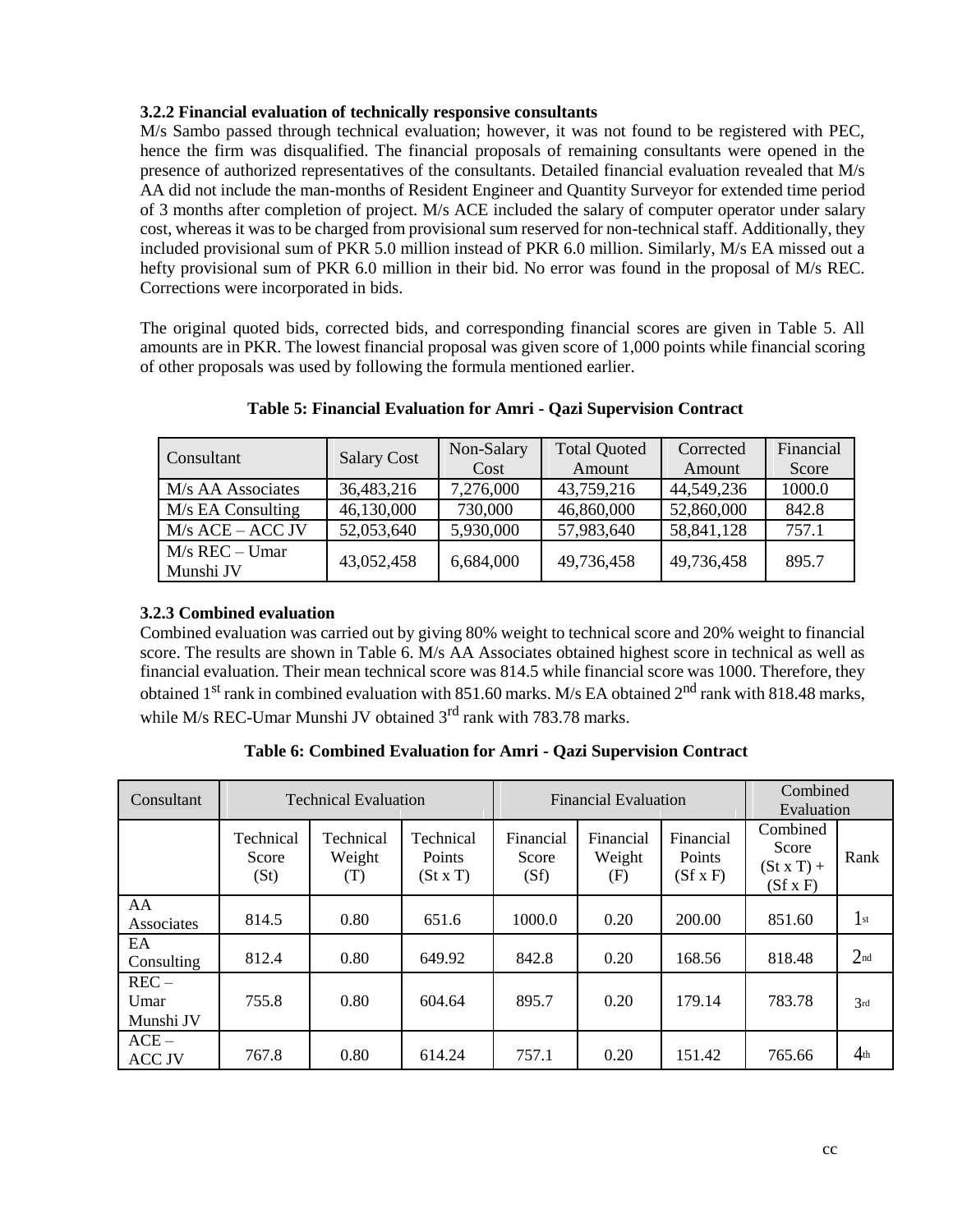#### **3.2.4 Award of contract**

Keeping in view the results of the combined evaluation, the CSC recommended that construction supervision contract be awarded to the highest evaluated bidder at PKR 44,549,236. The competent authority approved the recommendation and the agreement was subsequently signed.

## **4. Discussion**

#### **4.1 Design Contract**

In the TOR, there was no provision for design validation by third party which indicates that client was not fully cognizant of what was involved. There is an indication that the client neither understood risks, nor managed them equitably or prudently (Kometa *et al*., 1996; Choudhry and Iqbal, 2013). Validation of the original design by an independent consultant leads to value enhancement and economization by highlighting design errors and discrepancies (Choudhry, 2016).

Financial evaluation shows that M/s AA Associates submitted the lowest quote (PKR 19,067,500) while M/s EA – BMC JV submitted the second lowest quote (PKR 47,735,000). The difference between said quotes (PKR 28,667,500) is considerable. The documents show that this difference was not deliberated in the CSC meeting. When cost is used as a factor in consultant selection, the consultants attempt to submit unrealistically low bids in an attempt to win the project (World Bank, 2010). By hiring the consultants at costs incommensurate with scope of services, the clients can place themselves, the project, and the consultant at greater than normal risk (Sturts and Griffis, 2005; Choudhry, 2016). The cost factor is to be used cautiously with an understanding of what is involved (Ling, 2004).

Keeping in view the high priority accorded by Government to the project, the client expected the consultant to complete the detailed design at the earliest. Stringent timeline hindered the consultant in proper planning, and allocating technical resources for appropriate time period for producing a quality design. Consultants can be expected to compromise on the quality of services if completion timelines are too stringent (Pellicer, 2005; Ullman, 2001).

#### **4.2 Supervision Contract**

The documents do not show any risk management activity by the client during initiating phase of supervision contract. Moreover, the documents show that the consultant for construction supervision was selected and appointed through QCBS procedure, and reasons thereof were not documented.

The proposal of M/s Sambo was non-compliant with the mandatory requirement of registration with PEC and was, therefore, non-responsive. But, it was not disqualified during technical evaluation as preliminary screening was not carried out. It was disqualified during financial evaluation stage.

High caliber key personnel help the consultant's proposals in obtaining high marks in technical evaluation. The key personnel proposed by the consultants are well qualified and well experienced (Choudhry, 2016). However, after award of contract they resort to less qualified and less competent staff in order to save salary costs. This does not only make the technical evaluation meaningless but also places the project at risk. Poor enforcement of RFPs provide the consultants with a chance to propose high caliber staff in proposals but depute low caliber staff for carrying out services (Ng and Chow, 2004).

During financial evaluation, errors and omissions were found in three proposals. Professional vigilance is required not only during technical evaluation but also the financial evaluation. The erroneous financial proposals can have far reaching consequences (Choudhry, 2016). The financial proposals are therefore, to be checked prudently in the light of respective technical proposals and provisions of RFP.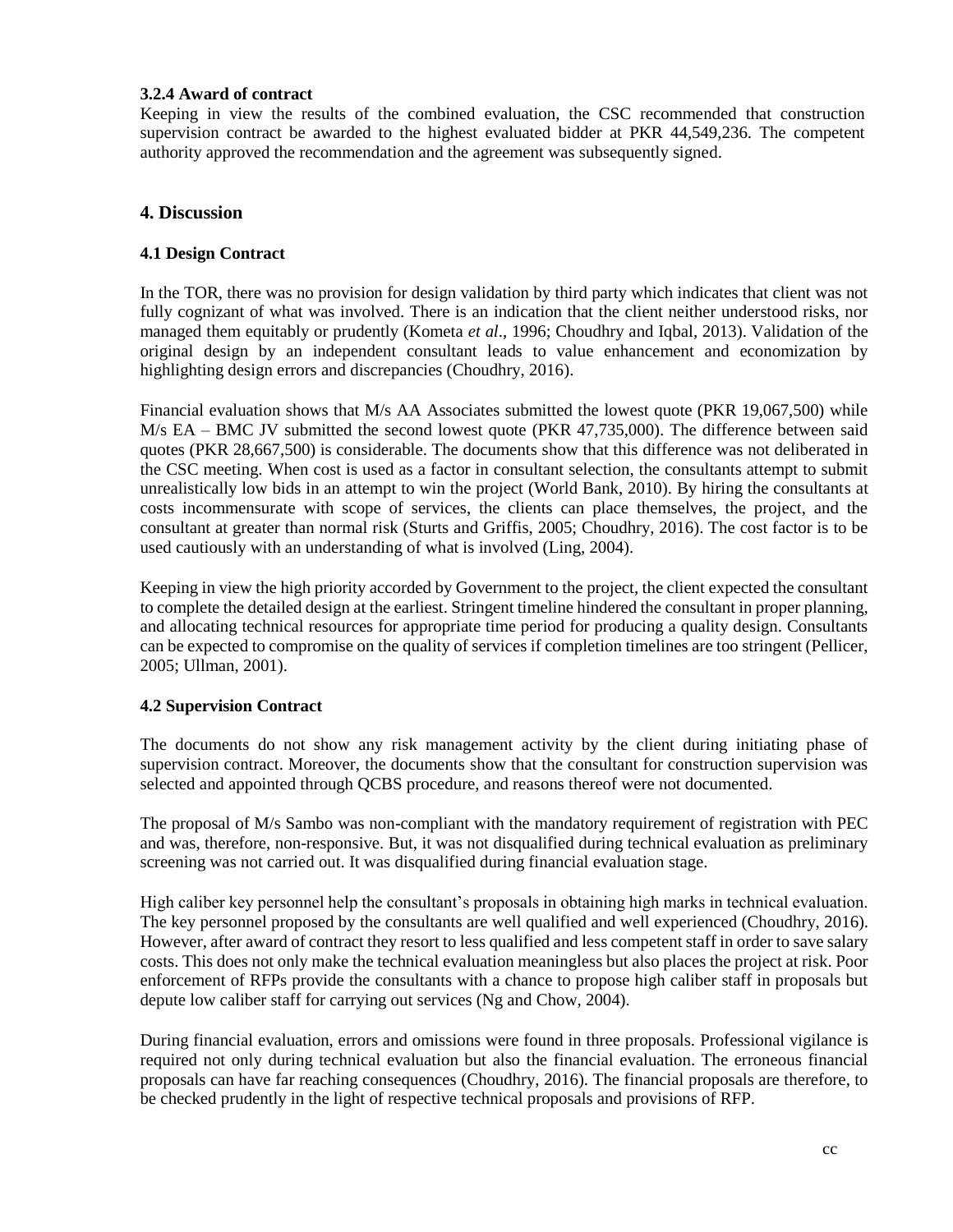#### **4.3 Constraints and Limitation**

The scope of this study is limited to public sector organization in the country. All public sector organizations are required to carry out procurement of goods, works and services by following the rules and regulations of PPRA (2010). A major limitation in this study is the reluctance of public sector organizations in sharing data for the case study due to confidentiality issues. This research may be repeated with a larger number of case studies.

# **5. Conclusion**

Detailed analysis of the study is carried out in the foregoing section. Conclusions of the study are presented in this section.

- *a) Risk management:* The discussion and analysis shows that clients do not carry out risk management planning before starting procurement consulting engineering services. The clients need to turn themselves into well-informed purchasers by appropriately planning for risk management. The clients need to identify the risks involved, conduct quantitative and qualitative analysis, and plan appropriate risk responses. Inexperienced clients should seek suitable experts to assist them in understanding the requirement of services, and appointment and management of client – consultant services contracts.
- *b) Request for proposal:* RFP is not prepared diligently nor its provisions properly enforced. The request for proposal should be drafted diligently and its provisions be implemented in letter and spirit.
- *c) Scope management:* Clients need to give appropriate time and attention to scope management i.e. collecting requirements, defining scope of services, developing work breakdown structure, managing scope, and then validating and controlling scope by deputing appropriately experienced and knowledgeable staff. The scope of services must highlight the required competence of key personnel for completion of services. The deliverables are to be clearly defined.
- *d) Time management:* Time management is one of the keys to successful procurement and management of consultancy agreements. Stringent timelines are rarely of any value to achieving quality services. Consultants should be given appropriate time for completion of the services.
- *e) Selection procedure:* Selection of consultants should be preferred through quality based procedures. If 'quality and cost based selection' procedure is resorted to, then the reasons thereof should be documented. Weight of cost should preferably be 20% or less. It is in the interest of client to maintain transparency regardless of the selection method and the source of project financing.
- *f) Technical and financial evaluation:* The technical proposals are to be evaluated thorough expert judgement in a transparent and unbiased manner in the light of evaluation criteria. Compliance of technical proposals with mandatory requirements of RFP should be checked during preliminary screening. The financial proposals of consultants are to be evaluated prudently for discrepancies. As financial errors may have far reaching consequences, cost management requires due attention.
- *g) Cost management:* Consultants are to be discouraged from deliberate cost cutting by ensuring that the proposed remunerations are commensurate with the scope of services.
- *h) Same consultant for detailed design and construction supervision:* The decision to appoint same consultant for detailed design and subsequent construction supervision is to be made only after careful quantification of advantages that are not likely to be obtained if a different consultant is appointed for construction supervision, and removal of any possible conflict of interest.
- *i) Vetting of designs by third party:* Vetting of designs by an independent third party can lead to value enhancement. A provision, thereof, in the scope of services can be beneficial to the project as well as client. The fees of design vetting are to be kept commensurate with the complexity of design.
- *j) Client – consultant relationship:* Client consultant relationship should be based on mutual trust and confidence from the outset of selection process as it helps in successful completion of assignment.